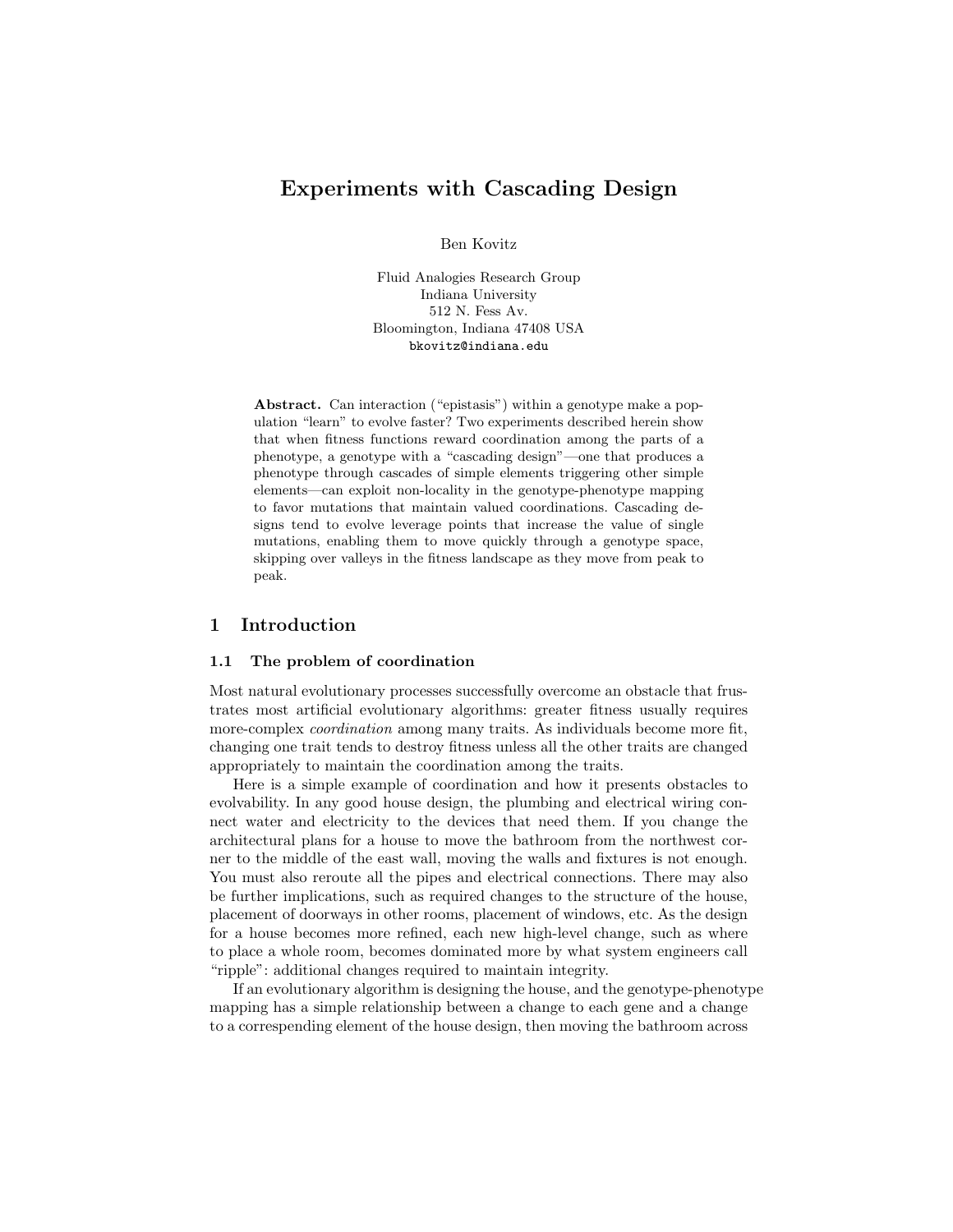the house requires that many mutations occur simultaneously: one mutation for each segment of pipe that needs to move, one mutation for each doorway, etc. As coordination becomes more complex, the probability of making all the needed mutations simultaneously gets lower and lower.

Ripple is especially troublesome for practical evolutionary algorithms because usually a design that lacks the needed coordination is completely worthless. For example, plumbing that doesn't connect to the water supply simply doesn't work at all. A vertebrate whose circulatory system wasn't connected to its heart, or that didn't complete a full circuit back to the heart, could not survive at all. Thus, the need for coordination induces large "valleys" in fitness landscapes: regions that cannot be crossed by a sequence of small mutations, because any one mutation that puts an individual into the valley ensures that the individual will not reproduce at all. As noted in Gavrilets (1997), the fitness landscapes of real organisms tend to be dominated by regions where nothing is viable.

Yet biological evolution seems to maintain coordination among an organism's traits with (relative) ease. In fact, biological evolution seems to have gotten faster and faster as organisms have become more complex. For example, Benton and Emerson (2007) found that the number of families of mammals has been increasing exponentially since the K-T boundary. This suggests that it has been becoming progressively easier for mutations to find new, beneficial, radical changes. A simple piece of evidence is just the fact that it took 2 billion years of mostly single-celled organisms to reach the Cambrian explosion, but in the last 542 million years, more-complex forms of life have been varying much more radically than Precambrian life ever did. In biology, at least, complexity seems to favor evolvability.

Crossover enables some degree of coordinated change. Two house designs with the bathroom in different places can "cross", resulting in a design where the bathroom from one house is superimposed on the design of the other house. The resulting design might even have connected plumbing and electrical systems. But crossover includes no mechanism to preserve relationships between traits separately from the absolute measurements of those traits. Its main benefit is to combine two internally coordinated subsystems without destroying either one.

### **1.2 Cascading design**

This paper describes some experiments that explore the hypothesis that *cascading designs* become progressively more evolvable against fitness landscapes that reward coordination among traits. This might explain why natural evolution is so successful at evolving organisms with such complex forms of coordination.

A cascading design is a network of elements that each do very little on their own, mainly triggering other elements, possibly adding some small twist of their own to whatever triggered them. The classic example of a cascading design is a metabolic network: each enzyme does little more than catalyze reactions that create or consume other enzymes or speed up or slow down their activity.

*Hypothesis:* When fitness rewards coordination (invariant relationships among the traits or parts of a phenotype), and a genotype is a cascading design that can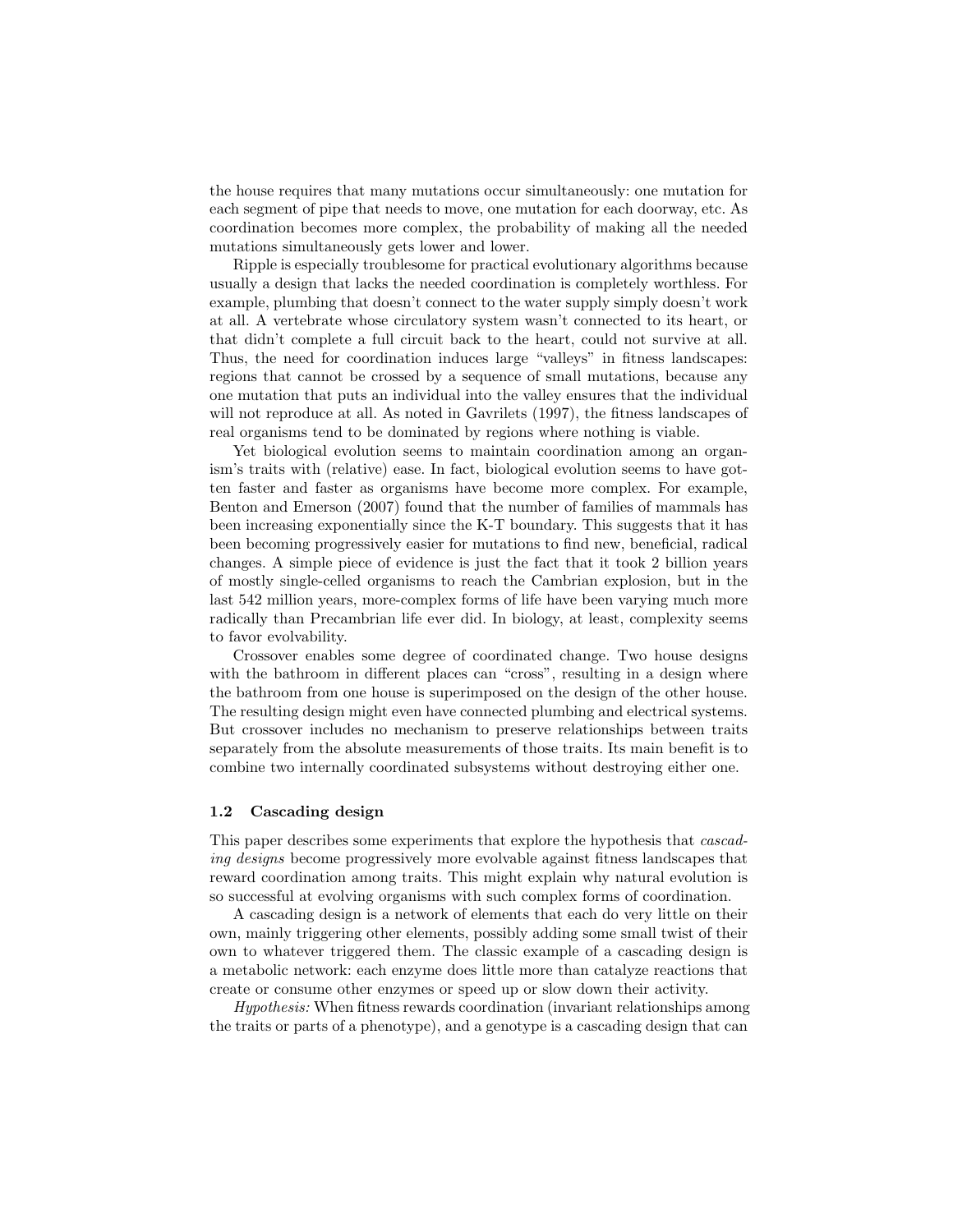alter its structure as well as the quantitative parameters within it, the genotype will respond to selective pressure to favor structures that are *better at evolving*.

The argument for the plausibility of this hypothesis is that a cascading design can evolve "leverage points" where a single mutation will create a coordinated change. A change to an element early in a cascade propagates through elements later in the cascade, eventually spreading the change throughout the phenotype. The network through which the cascade propagates thus represents relationships within the phenotype that are preserved even as the single mutation alters the whole phenotype.

The experiments in this paper test this hypothesis through evolutionary algorithms in which a fitness function varies randomly every 20 generations, but within some constraint so that each fitness function rewards the same type of coordination even as it changes the absolute values that describe an optimal phenotype. Each time the fitness function changes, we should see a "race" toward the new optimum: the winners of the race should have genotypes whose structure makes them faster at moving up the gradient of the fitness function. Invariant forms of coordination imply some sort of common type of gradient in all the fitness landscapes, which a well-tuned cascading structure should be able to exploit.

## **2 Related work**

There is a great deal of work, starting with Kauffman (1969), on *NK* models: random networks of *N* nodes, where the fitness of the network is the sum of the fitnesses of each node, and each node's fitness is a function of a number stored at *K* neighboring nodes. The main result is that when *K*=1, the fitness landscape is hill-shaped, and as *K* increases (more interactions within the network), the fitness landscape becomes more "rugged": small changes to the network result in large, uncorrelated changes to fitness. Smith et al. (2002) analytically derived the probability that a mutant will have greater fitness than its parent. As *K* increases, the probability increases that a parent with above-average fitness will produce a mutant with lower fitness. When *K* is high, the average fitness of the population is likely to progress more slowly at higher levels of fitness: the lack of correlation between nearby genotypes and nearby fitness levels means that a small change to a high-fitness genotype is more likely to lead to a lower-fitness genotype.

Most measures of evolvability have focused on the probability of improvement in a single generation, deducing from a "transmission function" specifying the probability that parents with a specified genotype and phenotype will produce a child with a specified genotype and phenotype (Cavalli-Sforza and Feldman, 1976). "Evolution of evolvability" means evolution that increases the expected fitness of a mutant. Altenberg (1994) describes a number of techniques to achieve this, such as genes that affect the probability that other genes will be mutated, and the evolution of subroutines in genetic programming.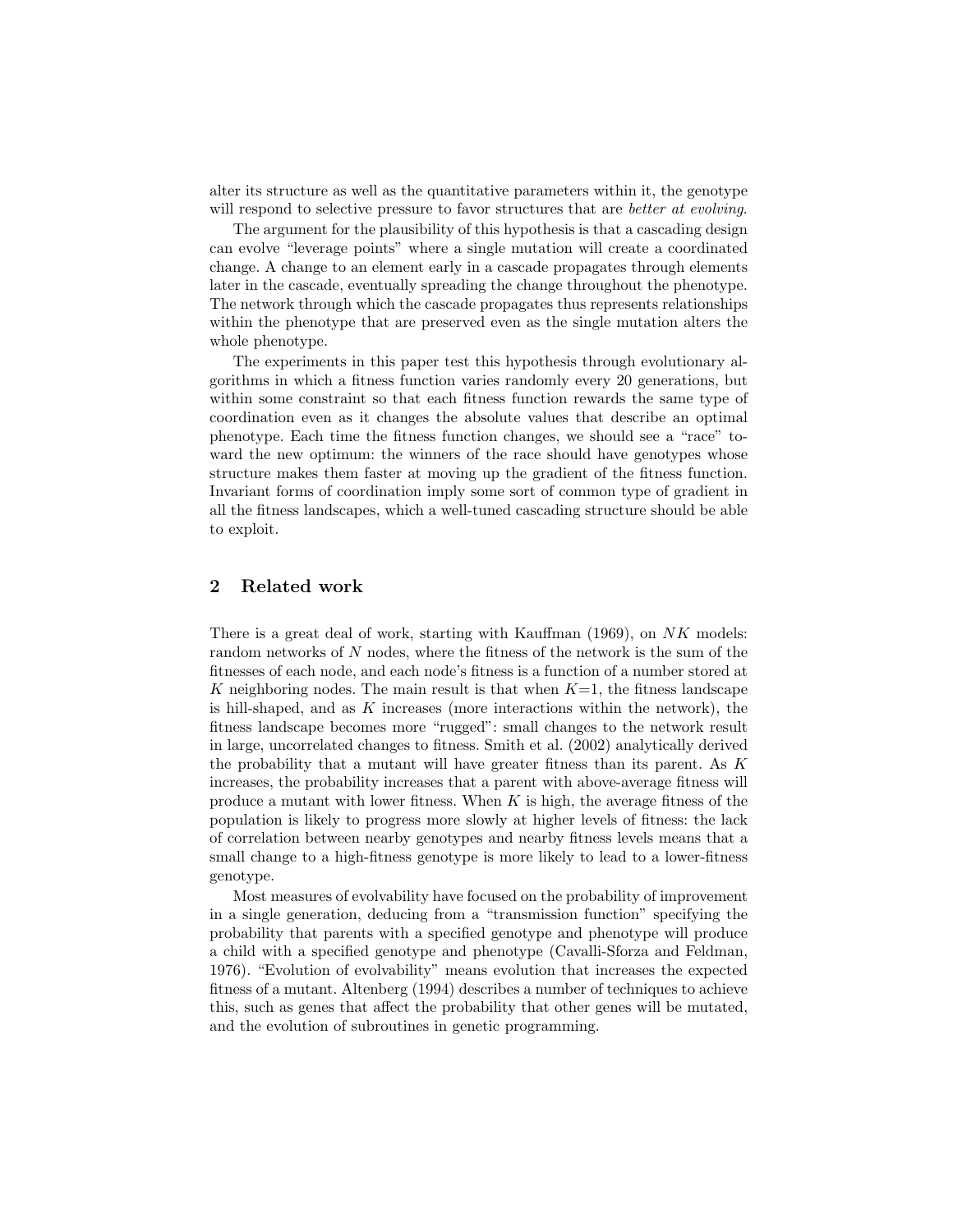It is generally held that better evolvability is promoted by high "locality" in the mapping from genotype to phenotype: that is, a small change in the genotype should produce a small change in the phenotype (Rothlauf and Oetzel, 2006), with the exception that low locality makes it easier to escape from a local optimum.

Metabolic networks have been found to be modular: they consist of clusters of interacting enzymes with relatively few interactions with enzymes in other clusters. Similarly for genomes. It is not known whether modularity evolves because of selective pressures or mutational biases (Wagner et al., 2007). Clune et al. (2013) propose that connections are themselves costly to an organism, creating a selective pressure to keep connections to a minimum. Kashtan and Alon (2005) find that changing the fitness function tends to cause the creation of modules in genotypes produced by standard evolutionary algorithms.

Kirsten and Hogeweg (2011) found *in silico* that a developmental difference that makes mutations tend to preserve body structure also led to better evolvability. Hogeweg (2012) explores the tendency of genotypes to integrate information into their structure over time, producing "non-random" (that is, biased) exploration of the genotype space and increasing evolvability. The present paper explores the same line of thought, mathematically simplified and abstracted further from biology—a further step toward isolating this aspect of evolvability and finding a rigorous and general theory to explain it.

## **3 Data and methods**

All experiments consisted of running an evolutionary algorithm implemented in the Scala programming language. In each experiment, the fitness function operated on "phenotypes", which are defined to be vectors of four real numbers.

Each experiment had two parts: "direct evolution" and "cascading design". In direct evolution, the population consists of phenotypes; or in other words, the genotypes and the phenotypes are identical, so variation operates by directly modifying the phenotypes. In cascading design, the genotypes consist of directed graphs, which map to phenotypes as described in section 3.1.

The fitness function varies once per epoch. The same fitness function is always applied in the same epochs to both the direct and cascading-design populations.

#### **3.1 Evolutionary algorithm**

In the first epoch of each experiment, generation 1 contains randomly generated individuals. All succeeding epochs start with a "generation 0", which contains the same individuals as the last generation of the previous epoch.

Each succeeding generation is made by varying individuals from the preceding generation. There are two types of variation: mutation and crossover, described below. Individuals are chosen for variation (one individual for mutation, two individuals for crossover) by tournament selection with  $n = 3$ : three individuals are randomly selected, and the one with the best fitness is chosen. No two instances of the same individual are ever allowed in the same population.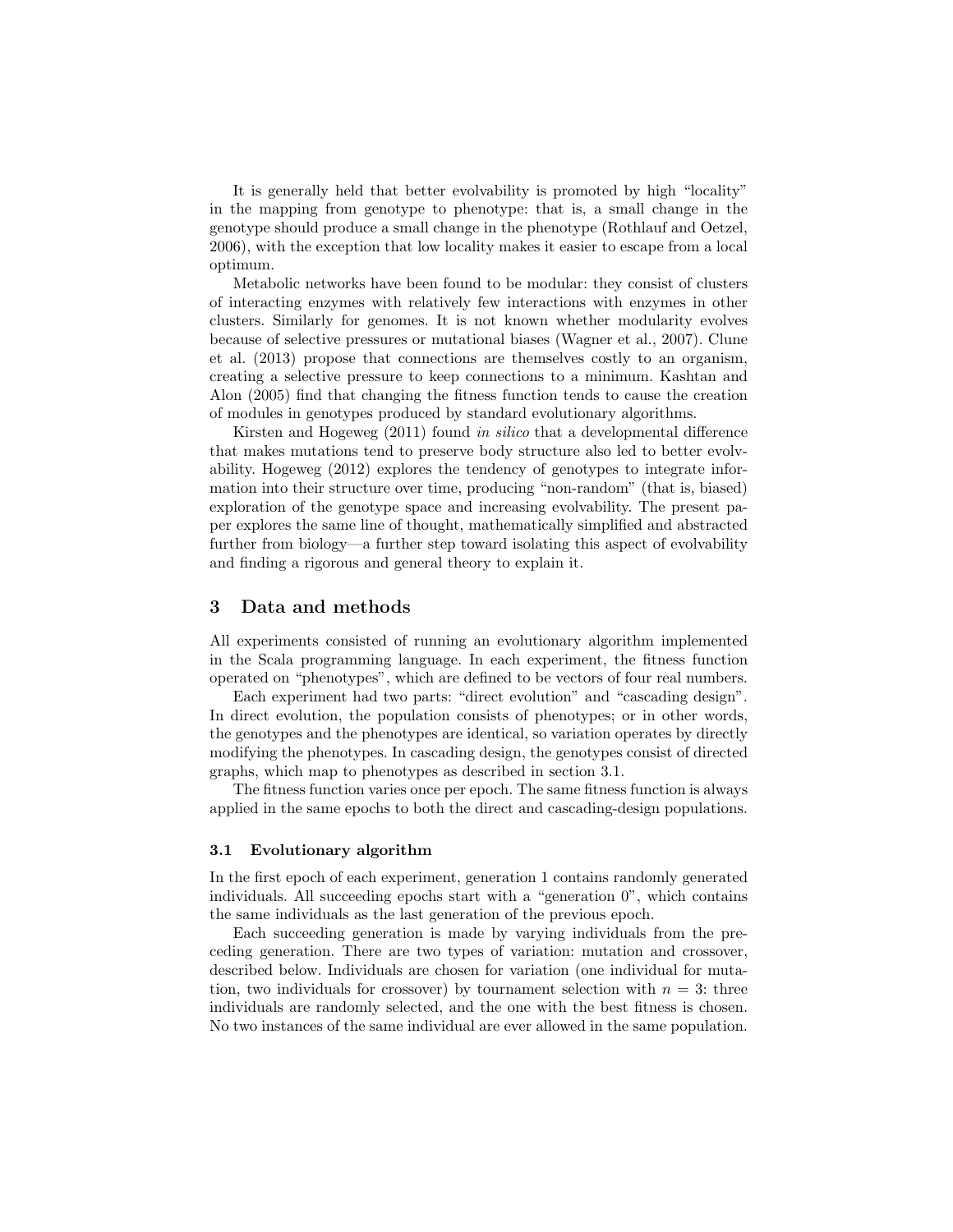

**Fig. 1.** A directed graph representing a simple cascading design.

**The cascading-design genotype** Each genotype in a cascading-design population is a directed graph containing the following:

1. A single START node.

2. A set of "phenotype nodes" P1...P4, each corresponding to an element of the phenotype vector.

3. A set of "genotype nodes" G1. . . G*n*, each associated with a *weight* and an *operation*. The weight is a real number in the range  $[-10.0, +10.0]$ . The operation is either  $+$  or  $\times$ . There can be any number of genotype nodes, zero to infinity, and they do not need to be numbered contiguously.

4. A set of directed edges from one node to another. The START node takes no incoming edges. The phenotype nodes do not have outgoing edges. Otherwise, for any two nodes *a* and *b*, there is either one edge from *a* to *b*, or there is no edge from *a* to *b*.

A simple directed-graph genotype is shown in figure 1.

**Genotype–phenotype mapping** A directed graph as in the preceding section maps to a phenotype vector of length *n* according to the following algorithm, in which each node is assigned an activation level (a real number), or simply an "activation" for short.

1. Let the START node have an activation of –10.0.

2. For each phenotype P*i*, select the subgraph containing only the paths from START to P*i*. In the remaining steps, the only nodes and edges considered are those within this subgraph.

3. For each genotype node  $G_j$ , assign it an activation equal to its operation and weight applied to the sum of the activations of all of its inputs. For example, if  $Gj$  has operation  $\times$  and weight 2.0, and two incoming edges from nodes having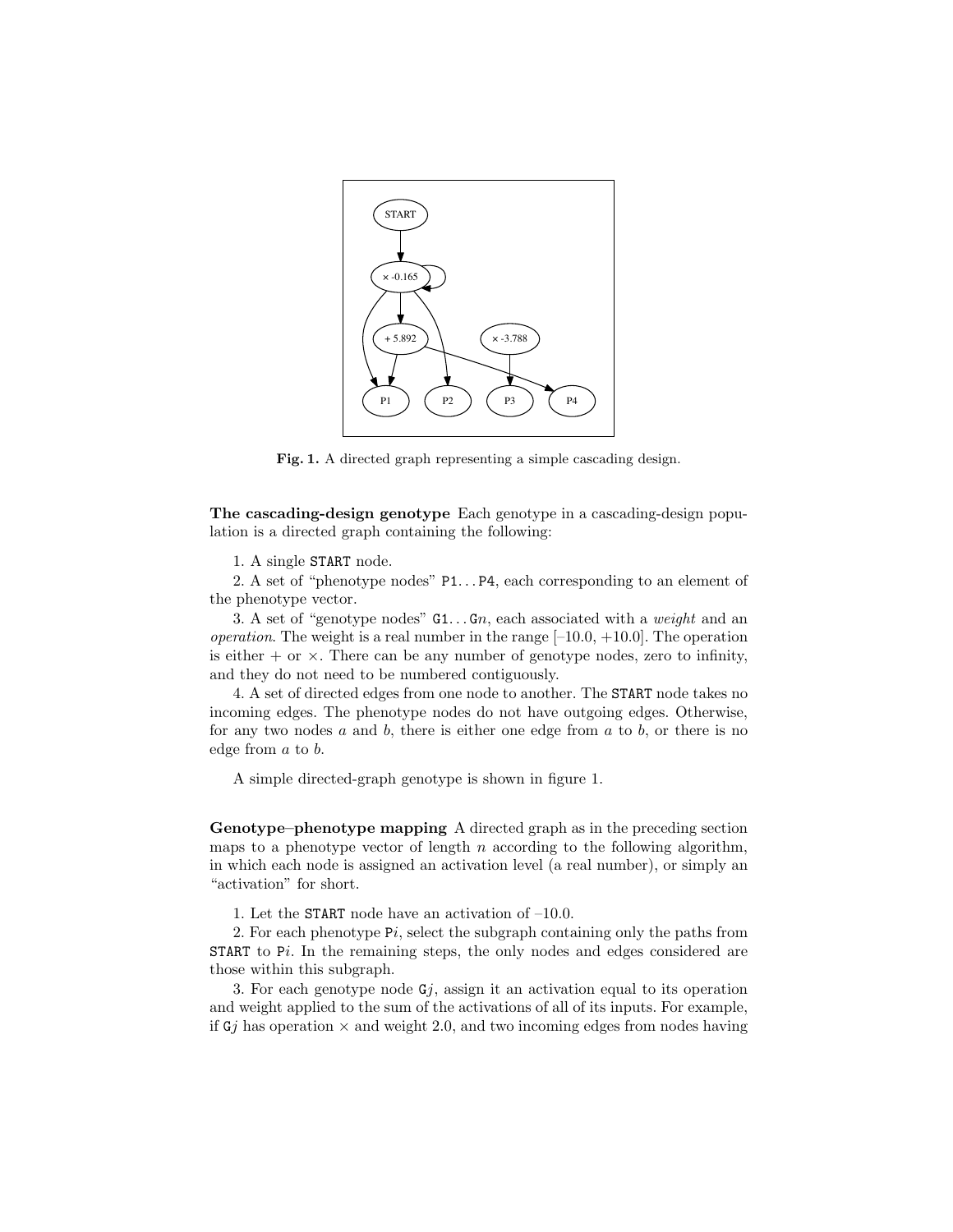activations 1.0 and 2.0, then assign  $Gj$  an activation of  $2.0 \times (1.0 + 2.0) = 6.0$ . If G*j* has no inputs with activations, then do not assign it an activation.

4. When every phenotype node has an activation, assign P*i* an activation equal to the sum of the activations of its inputs, and continue with the next phenotype node at step 2.

5. When all the P nodes have an activation, this yields the resulting phenotype: the *i*th element of the phenotype equals the activation of P*i*. If there is no path from START to a given node P*i*, then the corresponding element of the phenotype does not get any number at all. Any part of a fitness function for which that phenotype element is an argument, will contribute 0.0 to the total fitness (see the experiments, below, for more about how the various fitness functions are calculated).

The directed graph thus defines a set of single-argument functions, composed of the simple functions specified by each genotype node. Applying each of these functions to the argument  $-10.0$  yields the phenotype; or in symbols,  $x_i = f_i(-10.0)$  where  $x_i$  is the *i*th element of the phenotype.

A fully worked example will clarify the process, especially regarding the way cycles in the graph affect the results. The four tables below show each iteration involved in calculating the activation of each of the four P nodes in the directed graph of figure 1.

| iteration | <b>START</b> | $x - 0.165$ | $+5.892$ | P1     |
|-----------|--------------|-------------|----------|--------|
|           | $-10.0$      | none        | none     | none   |
|           | $-10.0$      | 1.650       | none     | none   |
| 3         | $-10.0$      | 3.028       | 7.542    | 10.570 |

Note that the *×−*0*.*165 counted into the final sum for P1 twice because of the cycle and because once it had an activation, it took two iterations to get activations in all the genotype nodes.

| iteration | <b>START</b> | $x = 0.165$ | P2    |
|-----------|--------------|-------------|-------|
|           | $-10.0$      | none        | none  |
|           | $-10.0$      | 1.650       | 1.650 |

This time, *×−*0*.*165 only counted into the final sum once, because +5*.*892 is not on the path from START to P2.

| iteration | <b>START</b> | PЗ   |
|-----------|--------------|------|
|           | $-100$       | none |

The node *×−*3*.*788 does not count toward P3 at all, because *×−*3*.*788 is not on the path from START to P3. Since there is no path at all from START to P3, P3 gets no activation at all.

| iteration | <b>START</b> | $x - 0.165$ | $+5.892$ | P4    |
|-----------|--------------|-------------|----------|-------|
|           | $-10.0$      | none        | none     | none  |
| 2         | $-10.0$      | 1.650       | none     | none  |
| 3         | $-10.0$      | 3.028       | 7.542    | 7.542 |
|           |              |             |          |       |

Note that even though node *×−*0*.*165 was assigned a new activation on the last iteration, as in the calculation for P1, the new activation did not figure into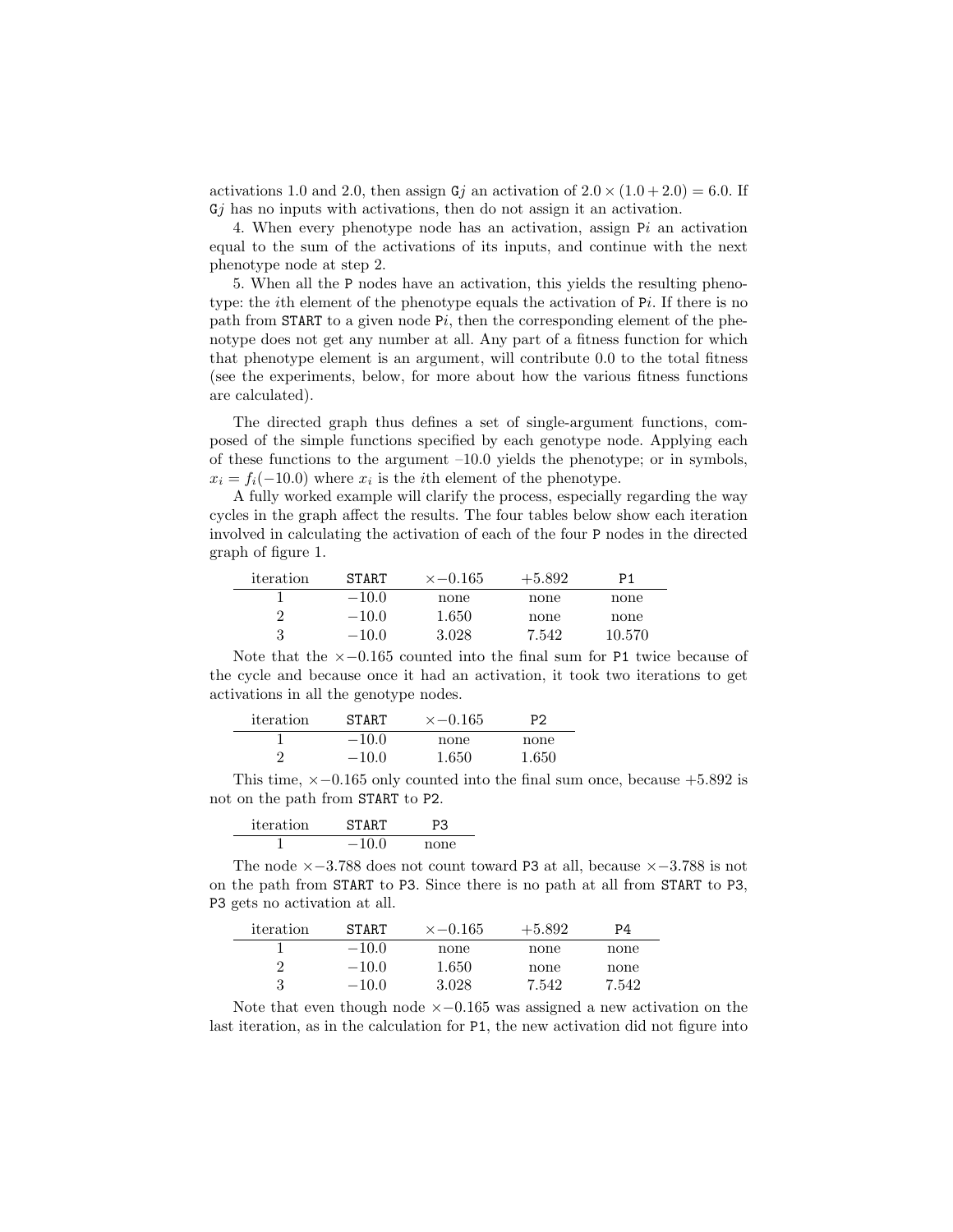the activation for P4. This is because P4 only has one input, and only the current activation counts.

**Mutation** For direct evolution, mutation is simple: a randomly chosen element of the phenotype has a random number in the range  $[-0.2, +0.2]$  added to it. The random number is uniformly distributed.

For cascading design, there are six possible mutations, shown in Table 1. The probabilities are chosen to make it easier to exploit an existing cascade than to make a new one. If the hypothesis is correct, it should be possible to evolve very efficiently by making small quantitative adjustments—turning "knobs"—than by modifying the structure of the genotype. But mutations to modify the structure of the genotype are still possible, so populations can respond to selective pressure favoring one kind of structure over another.

Because each mutation in direct evolution changes the phenotype only a small amount, the number of mutations made to an individual in direct evolution is randomly chosen to be from 1 to the number of elements in the phenotype (uniformly distributed). In cascading design, however, only a single mutation separates a parent from each of its offspring.

|                  | Description                                |
|------------------|--------------------------------------------|
| jiggleRandomNode | Add uniformly distributed random           |
|                  | number in $[-0.2, +0.2]$ to randomly       |
|                  | chosen genotype node.                      |
| moveEdge         | Move an edge from one place in the         |
|                  | graph to another.                          |
| addEdge          | Add an edge where one does not             |
|                  | already exist.                             |
| removeEdge       | Remove an existing edge.                   |
| addNode          | Add a new node and give it one             |
|                  | incoming edge and one outgoing edge        |
|                  | to connect it with other, existing         |
|                  | nodes. Choose $+$ or $\times$ randomly and |
|                  | assign weight randomly, with uniform       |
|                  | distribution.                              |
| removeNode       | Remove a randomly chosen genotype          |
|                  | node.                                      |
|                  |                                            |

**Table 1.** Mutations to cascading designs and their probability weights.

**Crossover** For direct evolution, crossover consists of choosing each phenotype element with 50% probability from each of the parents.

For cascading design, crossover works as follows. For each genotype id (G1, G2, etc.), the offspring gets a copy with equal probability from either parent. All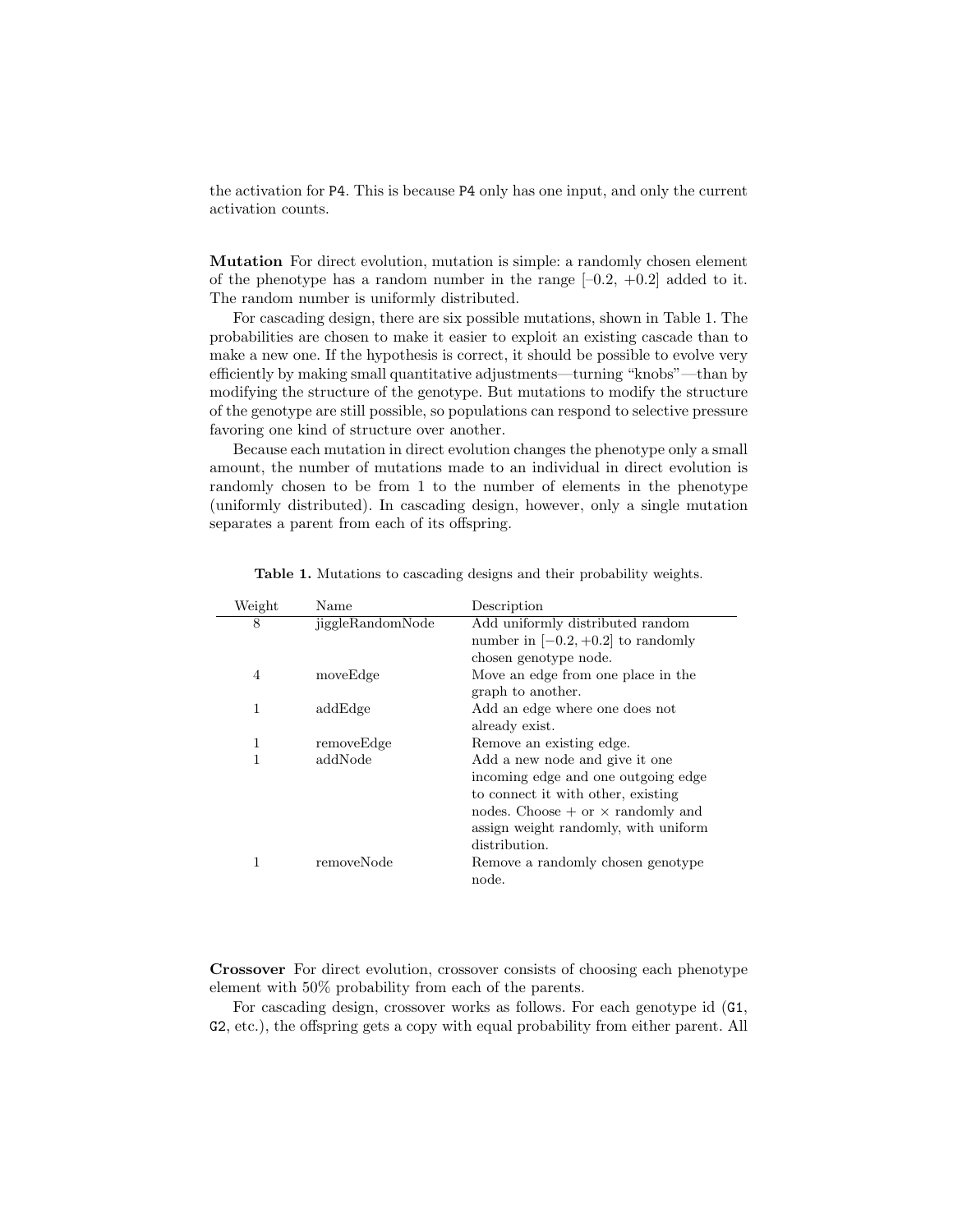

**Fig. 2.** The  $\Lambda(x, a; r)$  function rewards matching a target number, but only within a radius of sensitivity *r*.

edges from the parents are copied to the offspring, subject to the restriction that their source and destination nodes must also exist in the offspring.

**The**  $\Lambda$  function Several fitness functions in the experiments below make use of a special "inverted-U" function, plotted in figure 2. This function is defined as:

$$
\Lambda(x, a; r) = \begin{cases} 0 & \text{if } |x - a| > r \\ \left(\frac{r - |x - a|}{r}\right)^2 & \text{if } |x - a| \le r \end{cases}
$$

where *x* is the number to be tested, *a* is a target number, and *r* is a radius of sensitivity. Since the plot of the function looks more like an inverted V than an inverted U, it has the name  $\Lambda$ . It rewards an exact match of the target, falls away sharply for inexact matches, and gives no reward at all for numbers further than *r* away from the target.

### **3.2 Experiment 1: Coordination gateway**

In the first experiment, populations are subjected to a fitness function with a "gateway": if one condition is met (or nearly met), then points are awarded for meeting the second condition. If the first condition is not met (or nearly met), then no points are awarded for the second condition, even if the individual meets that condition. Parameters affecting the absolute values needed to meet the second condition change from epoch to epoch, but the first condition specifies only a ratio and a range for the first two elements of the phenotype vector. Each phenotype vector is four elements long.

The purpose of a gateway function is to simulate, in the simplest possible way, an organism's need to maintain a certain relation between some of its traits while it seeks optimal absolute values for those traits as well as others. To take a cartoonish example, it helps if your legs are the same length. Changing environments may reward longer or shorter legs, but legs of unequal length frustrate coordination so much that it's impossible to make use of your other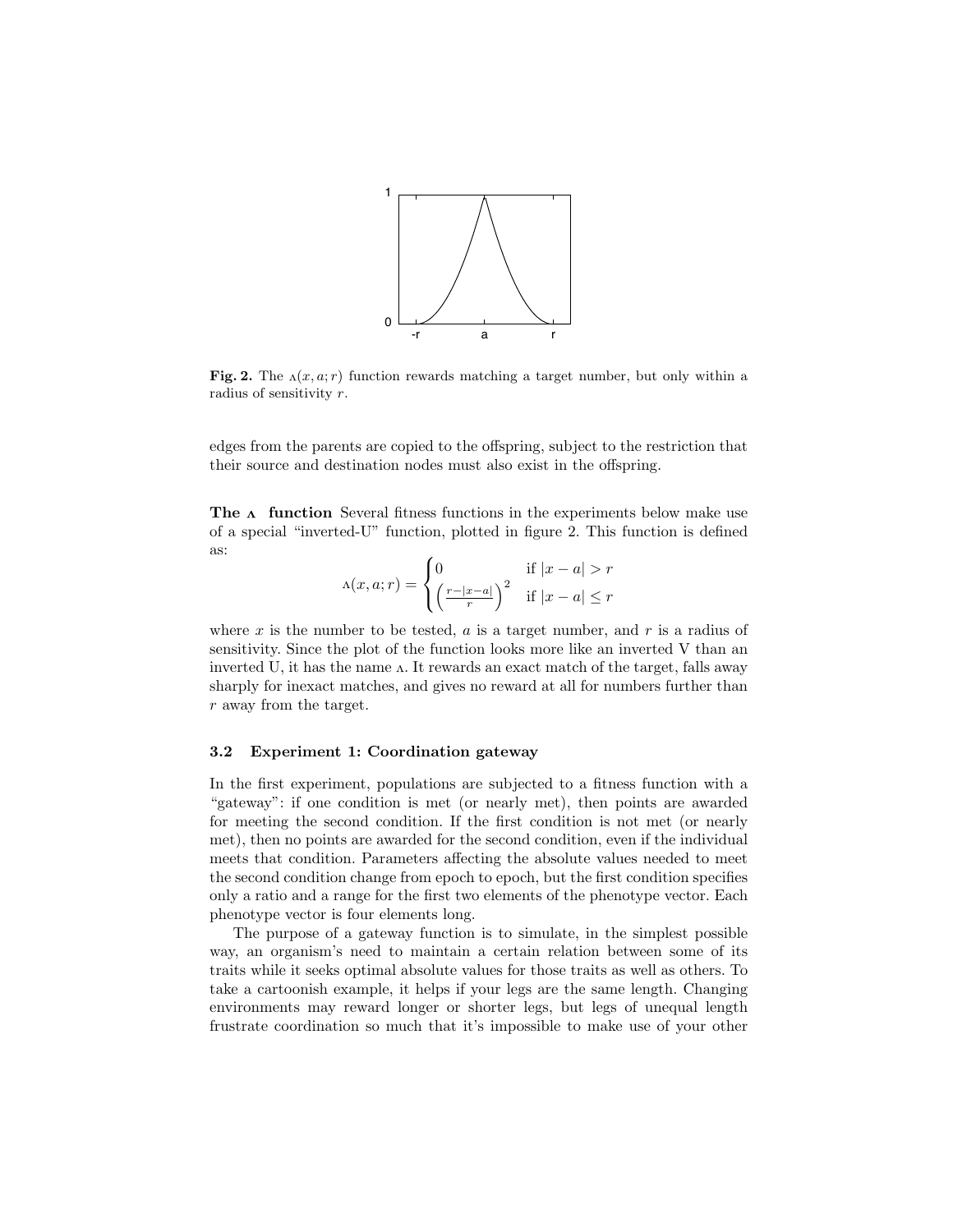capabilities to thrive, regardless of the environment. But having equal-length legs is certainly not enough: your other traits—tooth size, intestine length, etc.—also need to be able to evolve in response to selective pressure, without undermining equal leg length.

Suppose that the environment rewards longer legs than the organism has. A mutation that lengthens one leg without changing the length of the other would be strongly selected *against*, because unequal leg length is strongly penalized. Since such an organism would likely not be viable, there would be no opportunity in a future generation to get a second mutation, and therefore no opportunity to bring the other leg up to the same length as the first.

So, organisms that are able to change the lengths of both legs equally by a single mutation will be much more evolvable than organisms that organisms whose genomes are structured so that changing the length of each leg requires a separate mutation. These organisms are always generating offspring with longer legs as well as offspring with shorter legs, so, as the environment changes to sometimes favor longer, sometimes shorter legs, some of the offspring will have an advantage. These organisms will also be able to take advantage of other variations in the environment as they come, if their genomes are set up to vary other traits while leaving leg length unchanged.

Number of runs: 80; epochs per run: 40; generations per epoch: 20; population size: 40; mutation/crossover:  $90\%/10\%$ .

**Fitness function** The exact fitness function applied in this experiment is as follows. Each epoch, two constants, *c*<sup>12</sup> and *c*34, are randomly chosen in the range  $[+1.0, +10.0]$ . The total fitness is calculated from two partial fitness functions, *w*<sup>1</sup> and *w*2, explained below.

$$
w_1 = \Lambda(|x_1 - x_2|, 0; 0.1) +
$$
  

$$
s(x_1 - 1) + s(x_2 - 1)
$$

where  $x_1$  and  $x_2$  are the first two elements of the phenotype,  $\Lambda$  is the function defined in section 3.1, and *s* is a sigmoid function with slope of 10.0 at  $x = 0$ . Thus  $w_1$  is a measure of how closely  $x_1$  and  $x_2$  equal each other. Since the radius of sensitivity is 1.0, no points are awarded for equality if  $|x_1 - x_2| > 0.1$ . Each *s* function awards up to 1 point for the phenotype element being greater than 1.0. So, *w*<sup>1</sup> falls in the range [0.0, 3.0].

$$
w_2 = 10\Lambda(|x_1 - c_{12}|, 0; 6.0) +
$$
  
\n
$$
10\Lambda(|x_2 - c_{12}|, 0; 6.0) +
$$
  
\n
$$
10\Lambda(|x_3 - (c_{34} - 2)|, 0; 6.0) +
$$
  
\n
$$
10\Lambda(|x_4 - c_{34}|, 0; 6.0)
$$

In words,  $w_2$  rewards up to 10 points for each of  $x_1$  and  $x_2$  approximating  $c_{12}$ and up to 10 points for each of  $x_3$  and  $x_4$  approximating  $c_{34}$ , except that the target for  $x_3$  is always 2 less than  $x_4$ . The radius on the  $\Lambda$  function is 6.0, so even very inaccurate values are rewarded.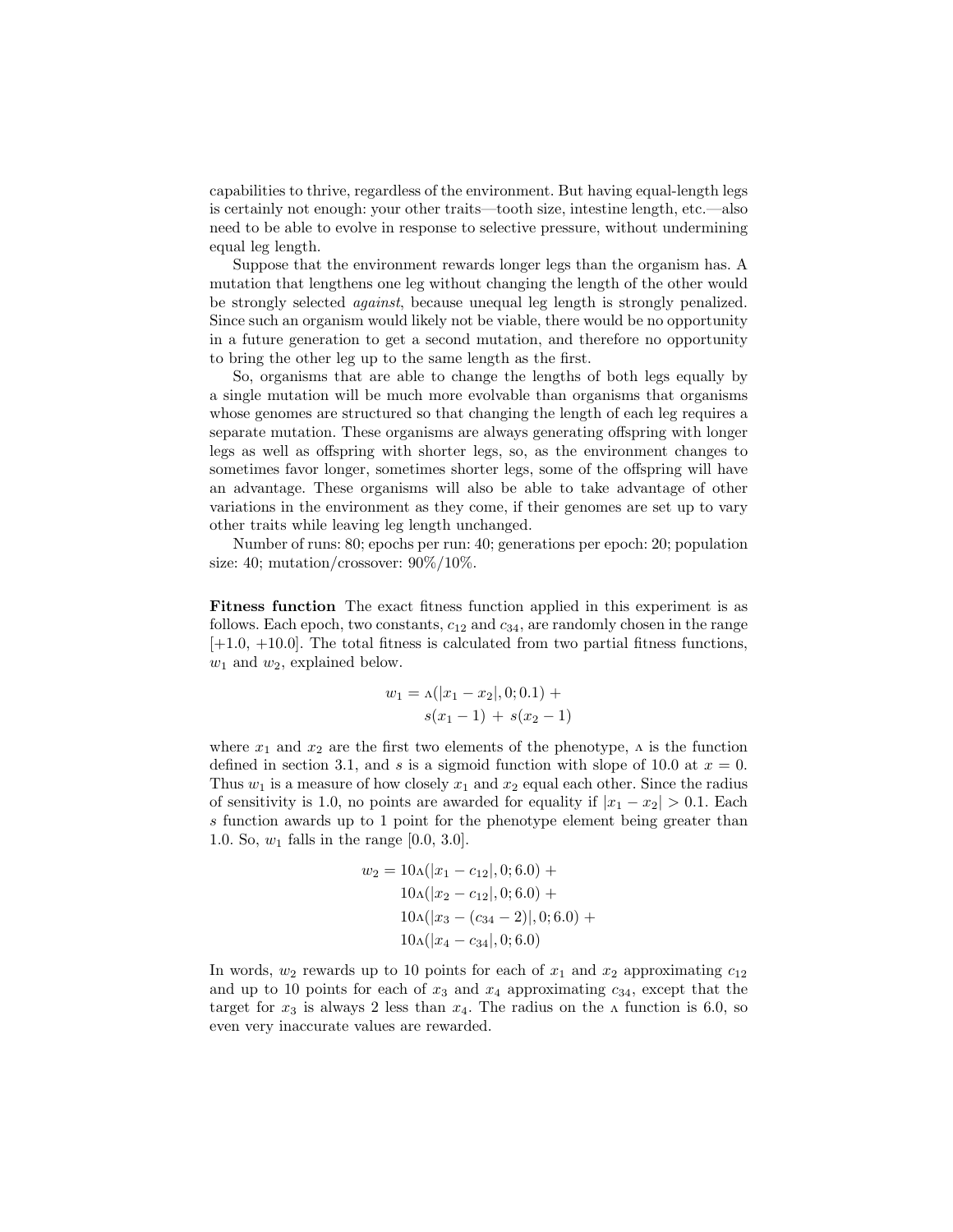The total fitness is:

$$
w = \Lambda(w_1, 3.0; 1.0) \cdot w_2
$$

So, the total fitness is between 0.0 and  $w_2$ , depending on how close  $w_1$  is to its maximum. Because the radius of sensitivity is 1.0, if  $w_1 < 2.0$  then  $w = 0$ .

### **3.3 Experiment 2: Invariant ratio**

In this experiment, a target phenotype is randomly chosen each epoch, with the restriction that the ratio between each element and the next is always 2. For example, a possible target phenotype in this experiment is [1*.*07*,* 2*.*14*,* 4*.*28*,* 8*.*56].

The closeness of a given element of the phenotype is measured by the  $\Lambda$ function:

$$
w = \sum_{i} \Lambda(x_i, y_i; 2.0)
$$

where  $x_i$  is the *i*th element of the phenotype and  $y_i$  is the *i*th element of the target. So, fitnesses are always within [0*.*0*,* 4*.*0].

The fourth element of the target phenotype, *y*4, is always chosen to fall within the range [5*.*0*,* 10*.*0]. This ensures that the first two elements aren't indistinguishably close to zero.

Number of runs: 80; epochs per run: 40; generations per epoch: 20; population size: 40; mutation/crossover: 100%/0%.

## **4 Results**

### **4.1 Experiment 1: Coordination gateway**

As figure 3 shows, the best fitnesses of the last generation of each epoch progressively increased for roughly the first 12 epochs. The variance in the best fitness decreased up to epoch 40.

As expected, direct evolution did not improve from epoch to epoch. Direct evolution often reached the last generation of an epoch with a best fitness of 0.0, because it never got the first two phenotype elements to equal ("both legs the same length"). Consequently, it often saw little or no fitness gradient. When it did happen upon a phenotype with  $x_1 \approx x_2$ , it was able to hill-climb, but not very quickly or steadily. Many generations had a lower best fitness than the previous generation.

After a few epochs, cascading design was able to consistently "pass through" the gateway and hill-climb  $x_1, x_2$  without destroying the relationship between them, and also hill-climb  $x_3, x_4$  without undermining  $x_1, x_2$ . For cascading design, the first generation of nearly every epoch (after the first few) *began* mostly with graphs that made phenotypes with  $x_1 = x_2$ . So, cascading design started in the sweet spot of the fitness landscape, which otherwise must be searched for without benefit of a gradient. For the first few epochs of each run, though, cascading design often produced graphs with zero fitness in every generation. But once a cascading-design population found graphs that generated  $x_1 = x_2$ ,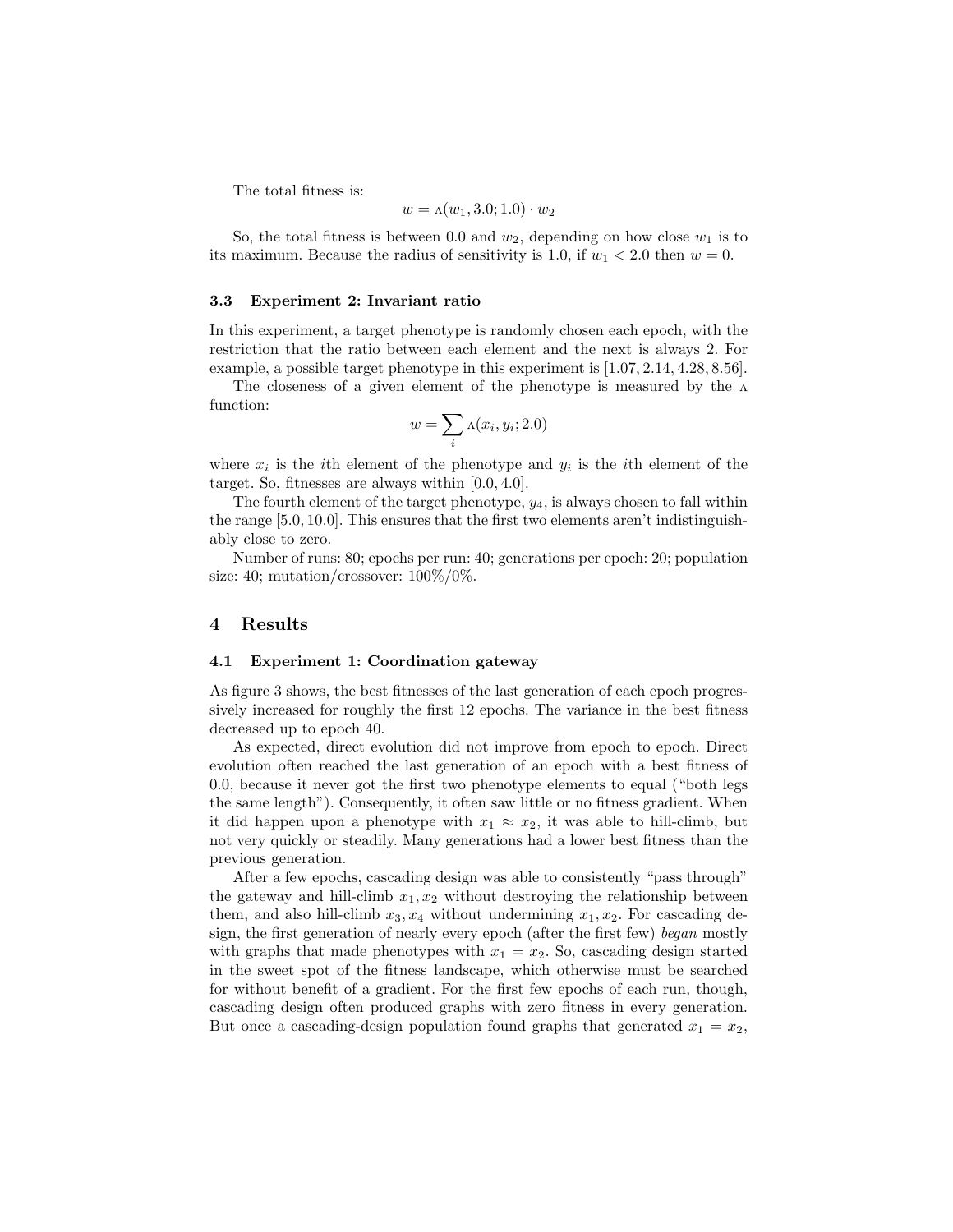

Fig. 3. Best fitnesses in the last generation of each epoch of the "coordination gateway" experiment. Error bars show one standard deviation above and below the fitness.

most populations from that point on consisted mostly of graphs that preserved that property. Very few generations had a best fitness worse than the previous one.

Figure 4 shows a directed graph from epoch 38, generation 20 of one run, when the fitness function had  $c_{12}=5.554$ ,  $c_{34}=8.572$ . It generates the phenotype  $[5.496, 5.496, 6.586, 8.804]$  and has a fitness of 38.813, the best of its generation.

Note that since P1 and P2 both take their only input from the same node, varying any number in the genotype will leave P1 and P2 equal. Most genotypes that evolve after a few epochs in the "coordination gateway" experiment have this property. Most beneficial mutations in this experiment varied all four phenotype elements but left P1 and P2 equal.

Note also that varying the node  $\times$ -5.701 adjusts the relationship between P3 and P4, while varying any of the four genotype nodes above it modifies all four phenotype nodes but preserves the relationship between P3 and P4.

The more-complex graph in figure 5 has similar properties. This occurred in epoch 15, generation 11 of the same run. In that epoch, the fitness function had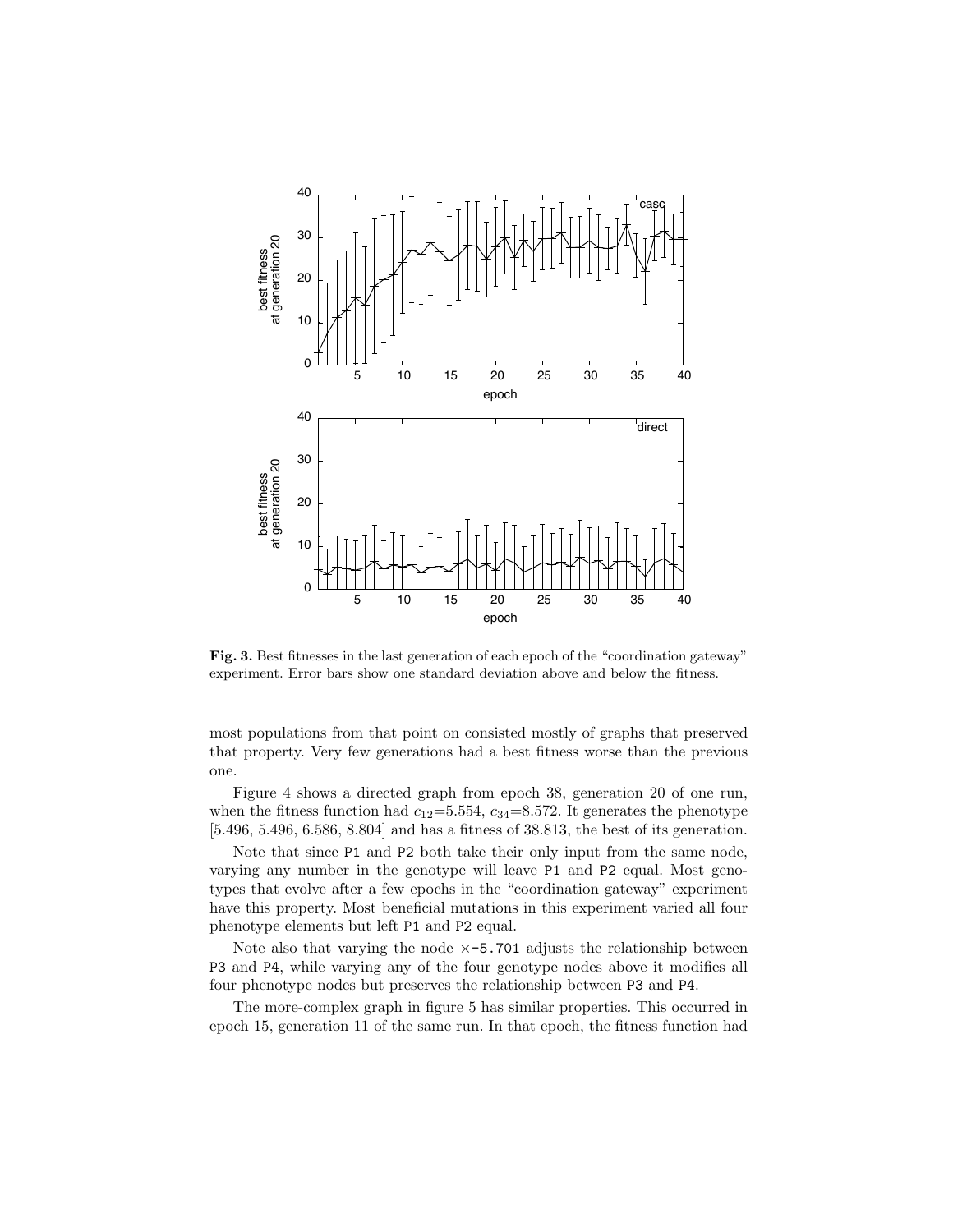

**Fig. 4.** A directed graph from the "coordination gateway" experiment. Varying any number leaves  $P1 = P2$ .

*c*12=1*.*077, *c*34=3*.*818. The resulting phenotype is [13.790, 13.790, 1.649, –3.349], with a fitness of 9.444, 30th (out of 40) in its generation.

The graph in figure 5 illustrates a common feature of many graphs that evolved in both experiments: genotype nodes occur in chains or well-connected communities that provide many mutation targets, each of which varies the same "global" parameter of the phenotype nodes of direct relevance to the fitness function. Thus, the probability is very high that any mutation will preserve coordinations that have proven crucial in previous evolution.

Crossover tended to be valuable in early epochs, but in later epochs tended to produce catastrophic results. Cartesian Genetic Programming (CGP) often uses mutation exclusively, because crossover tends to be disruptive (Miller, 2011, pp. 29–30). CGP programs are cascading designs quite similar to the directed graphs used in the experiments described in this paper.

#### **4.2 Experiment 2: Invariant ratio**

Similarly to Experiment 1, cascading design became progressively better at evolving until leveling off around epoch 15; see figure 6. As expected, direct evolution did not improve from epoch to epoch.

The graphs generated by cascading design often had about twice as many nodes in them as in Experiment 1, but about half of the nodes were inactive; see figure 7. This graph comes from epoch 40, generation 20 of a run (the last generation of the last epoch), when the target phenotype was [1.049, 2.097, 4.194, 8.389]. It generates a phenotype of [1.145, 2.130, 3.892, 8.370], with a fitness of 3.575, the best of its generation.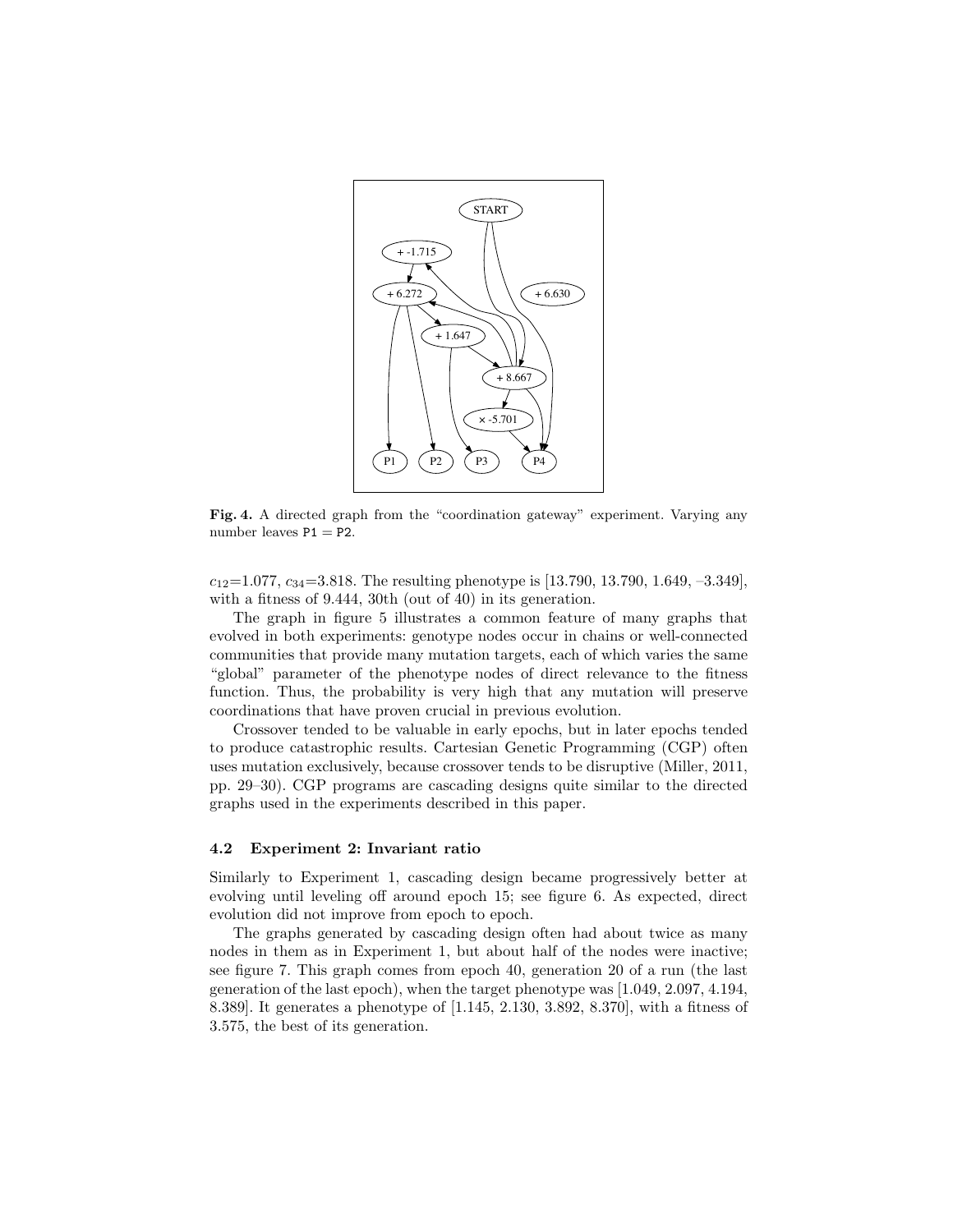

**Fig. 5.** A more-complex directed graph from the "coordination gateway" experiment.

This graph displays a structure typical of most successful graphs in the "invariant ratio" experiment: most genotype nodes affect all phenotype nodes simultaneously, but the number of interacting genotype nodes tends to increase a little bit from left to right.

The cluster of highly connected active genotype nodes is easy to explain: it embodies the invariant ratio of 2.0 between successive elements in all target phenotypes. Changing a genotype node will tend to alter all four phenotype nodes while preserving the ratios between them.

## **5 Conclusions**

The results establish that cascading designs respond to an indirect selective pressure to favor structures that evolve faster, when exposed to a variety of fitness functions that reward an invariant kind of coordination in the phenotype.

In effect, the structures of the genotypes, as opposed to the numbers in the genotype nodes, serve as a memory of previous fitness functions. The mathematical structure of the fitness-function space leaves a mark on the structure of the surviving genotypes, distinct from the constants that vary from one fitness function to the next.

Contrary to the usual difficulties with non-locality in a genotype–phenotype mapping, the cascading designs *exploited* non-locality to move more quickly and more directly through the phenotype space than is possible by hill-climbing the phenotypes directly.

Contrary to the behavior usually found in *NK* models, the fitness landscape appeared to become *less* rugged for the cascading designs.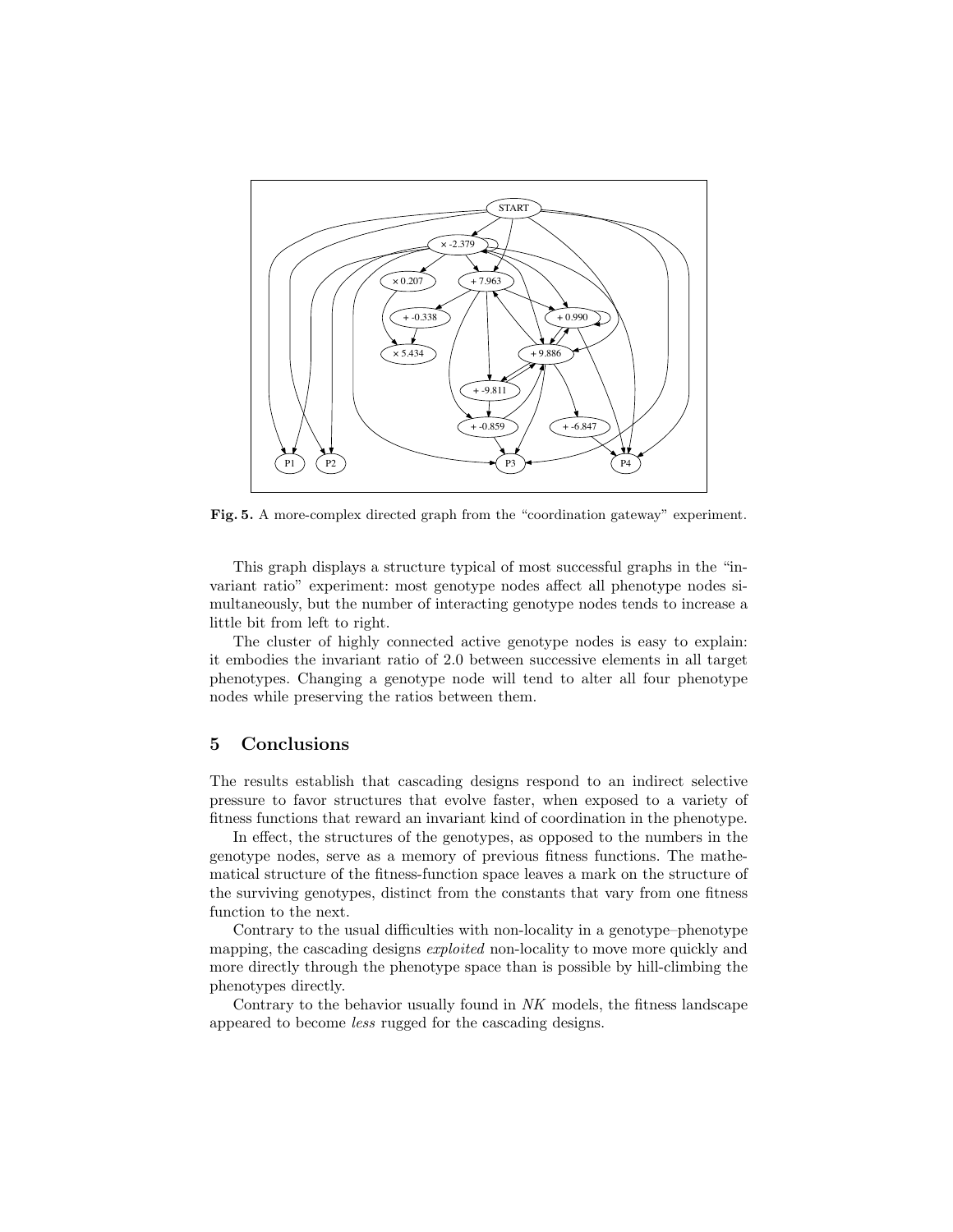

Fig. 6. Best fitnesses in the last generation of each epoch of the "invariant ratio" experiment. Error bars show one standard deviation above and below the fitness.



Fig. 7. A directed graph from the "invariant ratio" experiment.